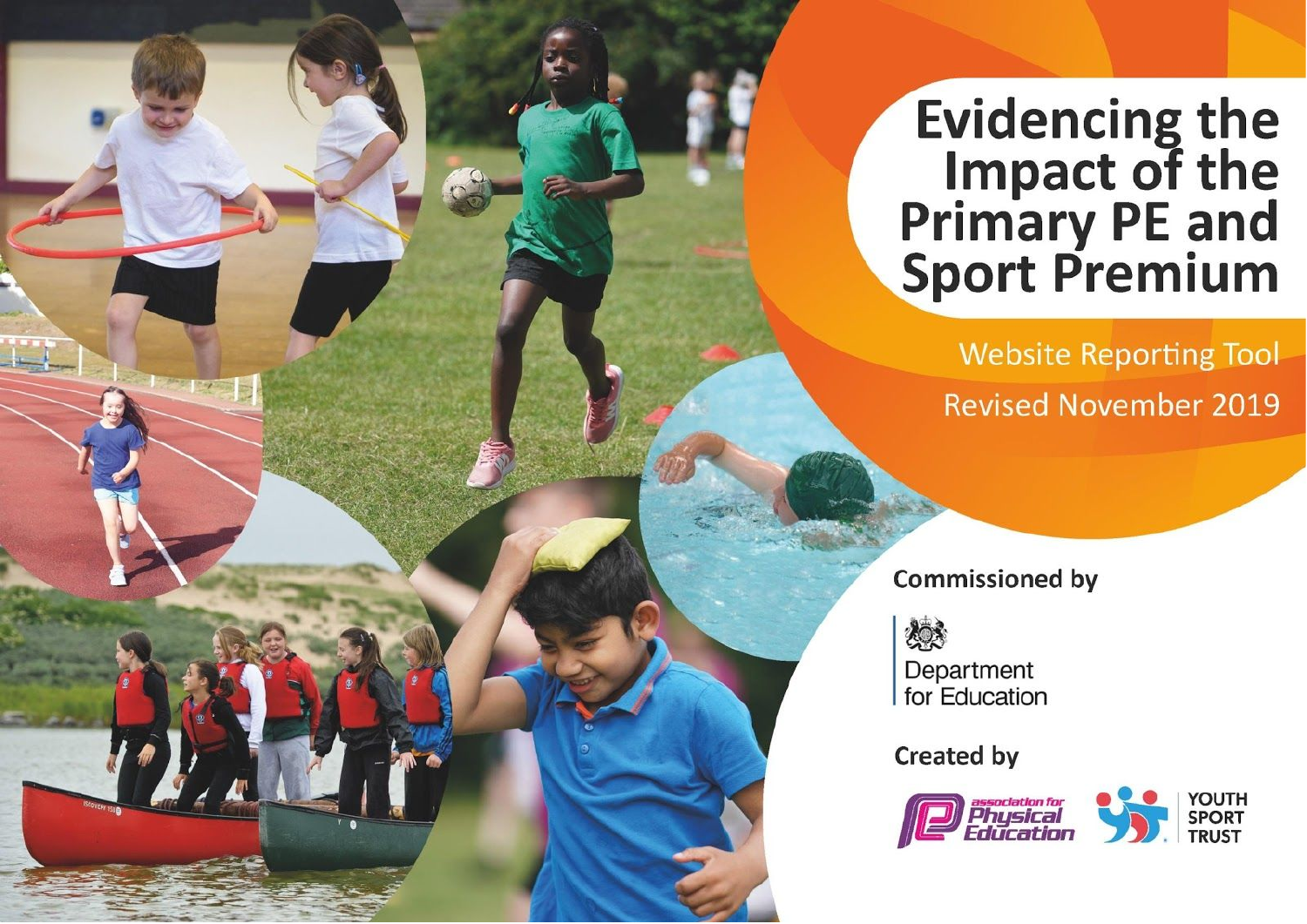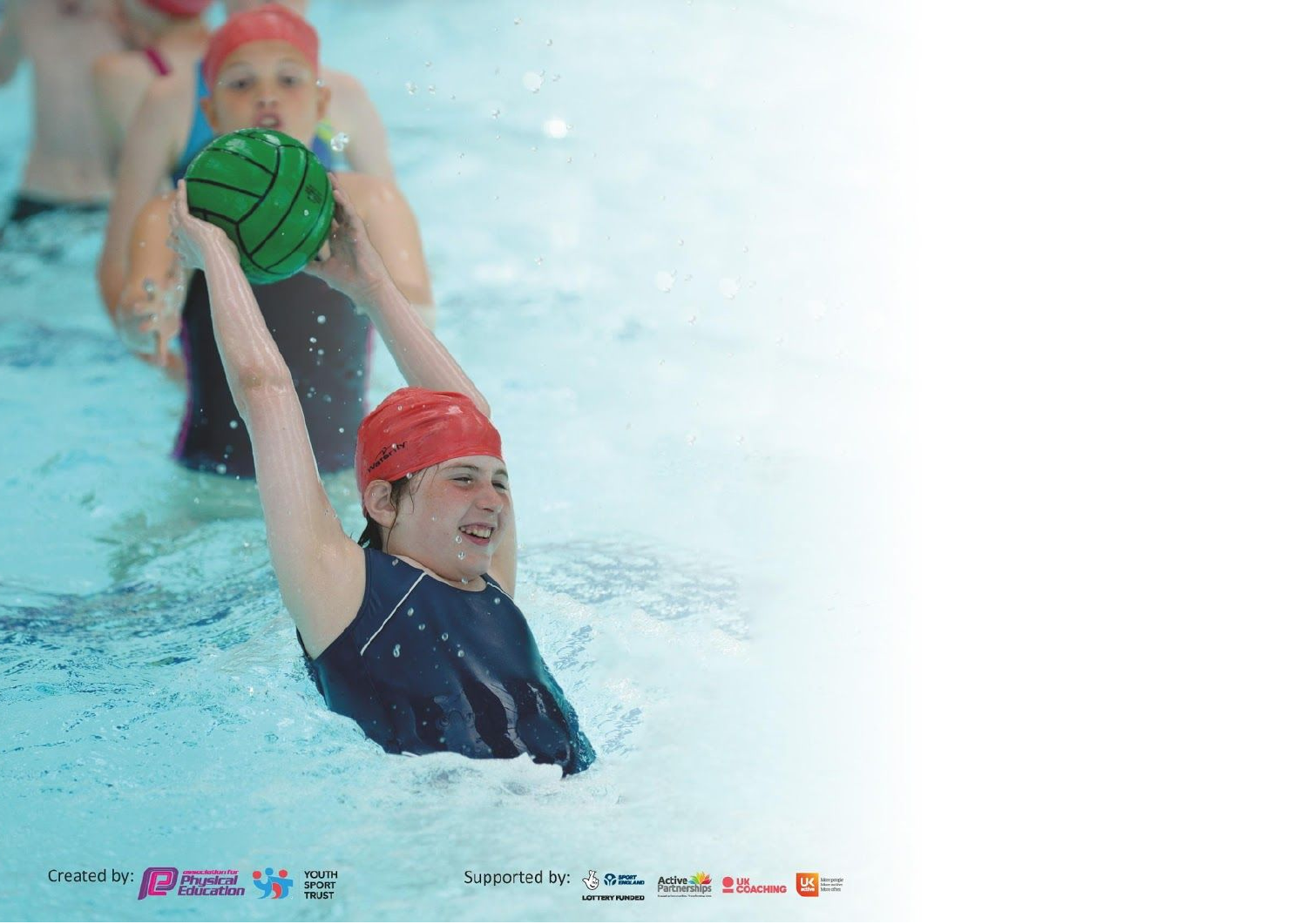It is important that your grant is used effectively and based on school need. The [Education Inspection Framework](https://assets.publishing.service.gov.uk/government/uploads/system/uploads/attachment_data/file/843108/School_inspection_handbook_-_section_5.pdf) (Ofsted 2019 p64) makes clear there will be a focus on **'whether leaders and those responsible for governors all understand their respective roles and perform these in a way that enhances the effectiveness of the school'**.

Under the Quality of [Education](https://assets.publishing.service.gov.uk/government/uploads/system/uploads/attachment_data/file/843108/School_inspection_handbook_-_section_5.pdf) criteria (p41) inspectors consider the extent to which schools can articulate their curriculum (INTENT), construct their curriculum (IMPLEMENTATION) and demonstrate the outcomes which result (IMPACT).

To assist schools with common transferable language this template has been developed to utilise the same three headings which should make your plans easily transferable between working documents.

Schools must use the funding to make **additional and sustainable** improvements to the quality of Physical Education, School Sport and Physical Activity (PESSPA) they offer. This means that you should use the Primary PE and Sport Premium to:

- Develop or add to the PESSPA activities that your school already offer
- Build capacity and capability within the school to ensure that improvements made now will benefit pupils joining the school in future years

Please visit [gov.uk](https://www.gov.uk/guidance/pe-and-sport-premium-for-primary-schools) [f](https://www.gov.uk/guidance/pe-and-sport-premium-for-primary-schools)or the revised DfE guidance including the 5 key indicators across which schools should demonstrate an improvement. This document will help you to review your provision and to report your spend. DfE encourages schools to use this template as an effective way of meeting the reporting requirements of the Primary PE and Sport Premium.

We recommend you start by reflecting on the impact of current provision and reviewing the previous spend.

Schools are required to [publish details](https://www.gov.uk/guidance/what-maintained-schools-must-publish-online#pe-and-sport-premium-for-primary-schools) of how they spend this funding as well as on the impact it has on pupils' PE and sport participation and attainment by the end of the summer term or by **31st July 2020** at the latest.

> We recommend regularly updating the table and publishing it on your website throughout the year. This evidences your ongoing self-evaluation of how you are using the funding to secure maximum, sustainable impact. Final copy must be posted on your website by the end of the academic year and no later than the 31st July 2020. To see an example of how to complete the table please click [HERE.](http://www.afpe.org.uk/physical-education/wp-content/uploads/afPE-Example-Template-Indicator-2018-Final.pdf)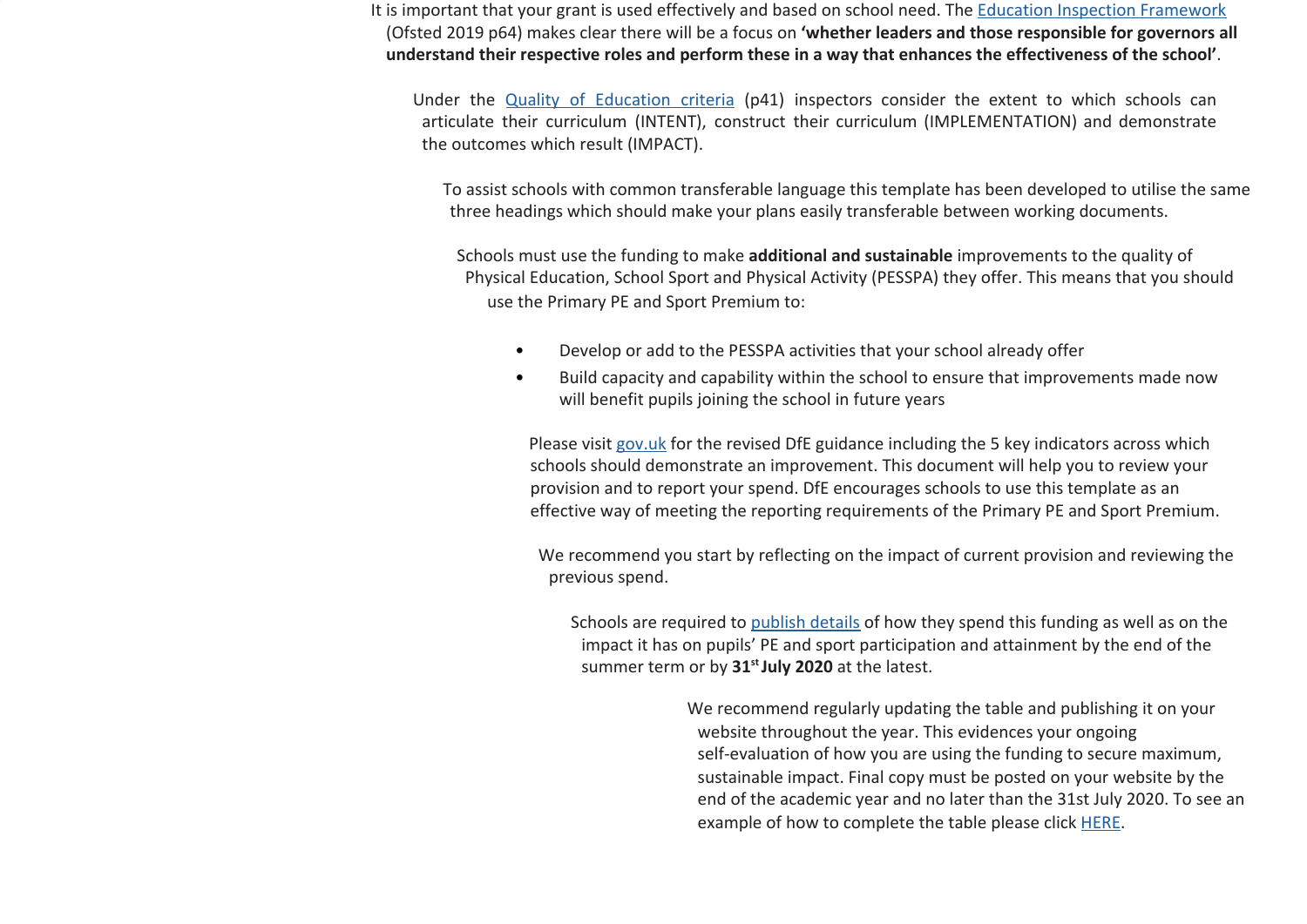Support for review and reflection - considering the 5 key indicators from DfE, what development needs are a priority for your setting and your pupils now and why? Use the space below to reflect on previous spend and key achievements and areas for development.

| Key achievements to date until July 2020:                                                                                                                                                                                                                                                                                                                                                                                                       | Areas for further improvement and baseline evidence of need:                                                                                                                                                                                                                                                                                                                                                                 |
|-------------------------------------------------------------------------------------------------------------------------------------------------------------------------------------------------------------------------------------------------------------------------------------------------------------------------------------------------------------------------------------------------------------------------------------------------|------------------------------------------------------------------------------------------------------------------------------------------------------------------------------------------------------------------------------------------------------------------------------------------------------------------------------------------------------------------------------------------------------------------------------|
| Daily Mile introduced across the school<br>Successful cross country season<br>Development of active learning throughout the curriculum<br><b>Forest School activities</b><br>Healthy Lifestyle Ambassadors appointed<br>• Cycle training for all pupils<br>Use of sports coaches to support staff in lessons.<br>Provision of external gymnastics and football club<br>Revised planning to ensure progression<br>Physical activity during Covid | Active school planner to further develop active learning<br><b>Application for School Games Mark</b><br>Pupil voice to introduce new activities.<br>$\bullet$<br>Provide opportunities for parental engagement in PESS<br>Development of Gymnastics and Dance in KS2<br>Orienteering across the Curriculum<br>Subject overview to ensure progression<br>Activities for Sept 2020 that meet government guidance re distancing |

| Meeting national curriculum requirements for swimming and water safety.                                                                                                                                                                                                                                    |                                                                                                                                                                                                                                                                                                                                                                                                                                                                                                |
|------------------------------------------------------------------------------------------------------------------------------------------------------------------------------------------------------------------------------------------------------------------------------------------------------------|------------------------------------------------------------------------------------------------------------------------------------------------------------------------------------------------------------------------------------------------------------------------------------------------------------------------------------------------------------------------------------------------------------------------------------------------------------------------------------------------|
| What percentage of your current Year 6 cohort swim competently, confidently and proficiently over a<br>distance of at least 25 metres?<br>$\vert$ N.B. Even though your pupils may swim in another year please report on their attainment on leaving<br>primary school at the end of the summer term 2020. | $ 53\%$ of pupils can swim $25m +$ . Pupils<br>have had 3 x 10 week blocks of<br>swimming since 2016. It is one of the<br>bulge year groups with only 25% able<br>to swim in Year 3. There are 11% (9<br>pupils) of pupils who remain<br>non-swimmers. Of those 44% are PP.<br>There are 18 PP in the Year group of<br>which 22% are non swimmers, 22%<br>$\alpha$ can swim 25m + and 56% who can<br>swim between 5 and 20m Due to<br>Covid we were unable to run top up<br>swimming this year |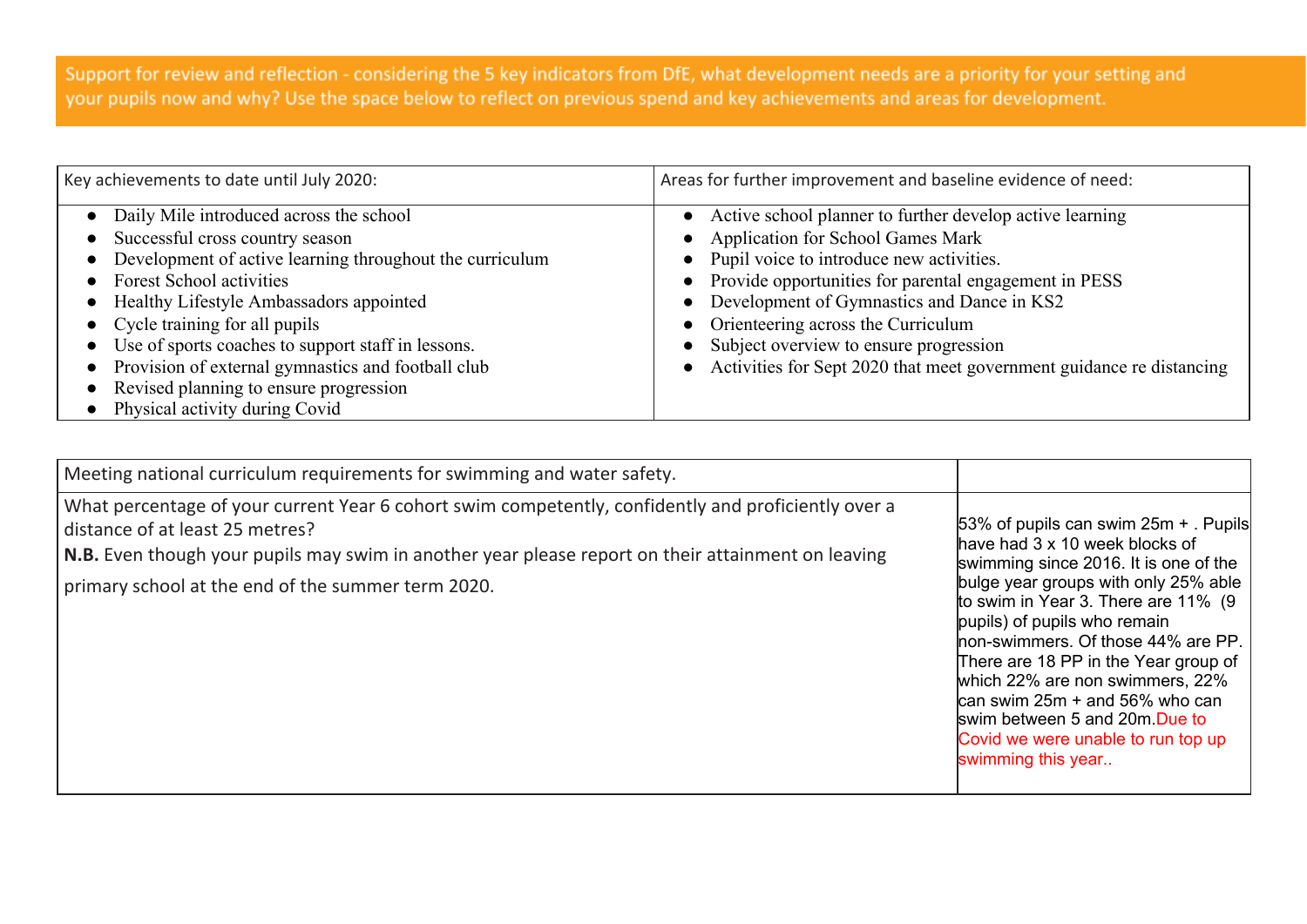| What percentage of your current Year 6 cohort use a range of strokes effectively [for example, front crawl,<br>backstroke and breaststroke]?                                                                                   | 53%                                                    |
|--------------------------------------------------------------------------------------------------------------------------------------------------------------------------------------------------------------------------------|--------------------------------------------------------|
| What percentage of your current Year 6 cohort perform safe self-rescue in different water-based situations?                                                                                                                    | 53%                                                    |
| Schools can choose to use the Primary PE and Sport Premium to provide additional provision for swimming<br>but this must be for activity over and above the national curriculum requirements. Have you used it in this<br>way? | It was planned but unable to go<br>ahead due to Covid. |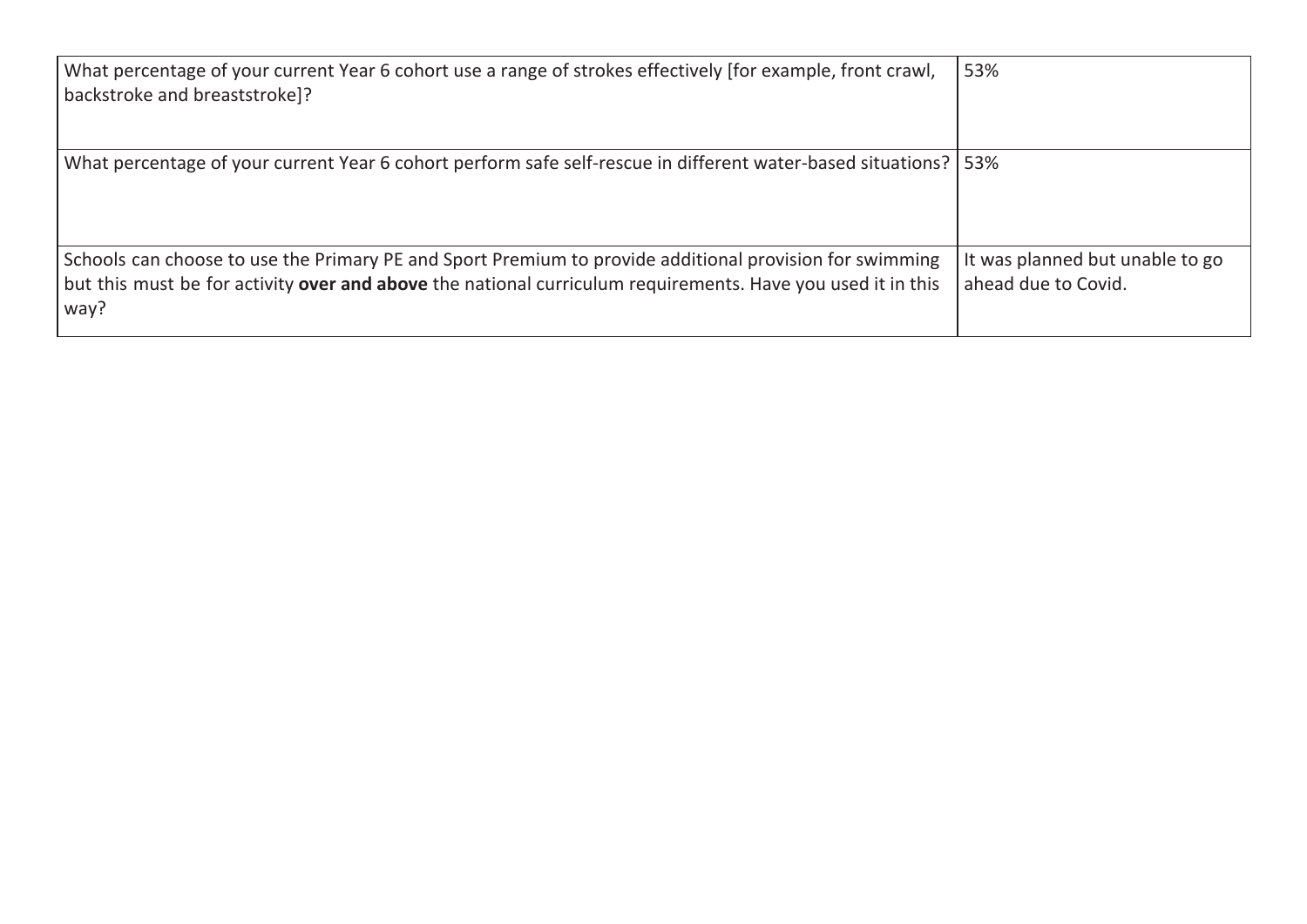## **Action Plan and Budget Tracking**

Capture your intended annual spend against the 5 key indicators. Clarify the success criteria and evidence of impact that you intend to measure to evaluate for pupils today and for the future.

| Academic Year: 2019/20                                                                                                                                                  | Total fund allocated: £                                                                                                                                                                                                                                                   | <b>Date Updated:</b>  |                                                                                                                                                                                                                                                                                                                                                            |                                                                                                                                                                                                |
|-------------------------------------------------------------------------------------------------------------------------------------------------------------------------|---------------------------------------------------------------------------------------------------------------------------------------------------------------------------------------------------------------------------------------------------------------------------|-----------------------|------------------------------------------------------------------------------------------------------------------------------------------------------------------------------------------------------------------------------------------------------------------------------------------------------------------------------------------------------------|------------------------------------------------------------------------------------------------------------------------------------------------------------------------------------------------|
| Key indicator 1: The engagement of all pupils in regular physical activity - Chief Medical Officer guidelines recommend that                                            | primary school pupils undertake at least 30 minutes of physical activity a day in school                                                                                                                                                                                  |                       |                                                                                                                                                                                                                                                                                                                                                            | Percentage of total allocation:<br>%                                                                                                                                                           |
| Intent                                                                                                                                                                  | Implementation                                                                                                                                                                                                                                                            |                       | Impact                                                                                                                                                                                                                                                                                                                                                     |                                                                                                                                                                                                |
|                                                                                                                                                                         |                                                                                                                                                                                                                                                                           |                       |                                                                                                                                                                                                                                                                                                                                                            |                                                                                                                                                                                                |
| Your school focus should be clear<br>what you want the pupils to know<br>and be able to do and about<br>what they need to learn and to<br>consolidate through practice: | Make sure your actions to achieve<br>are linked to your intentions:                                                                                                                                                                                                       | Funding<br>allocated: | Evidence of impact: what do<br>pupils now know and what<br>can they now do? What has<br>changed?:                                                                                                                                                                                                                                                          | Sustainability and suggested<br>next steps:                                                                                                                                                    |
| To encourage active learning across<br>the curriculum.                                                                                                                  | Purchase 5-a-day-tv with<br>parent access.<br>Active learning identified as<br>$\bullet$<br>non-negotiable within the<br>curriculum<br>Health Ambassadors in place<br>$\bullet$<br>To share ideas with peers.<br>Daily Mile introduced across<br>$\bullet$<br>the school. | £312                  | 5-a-day used in class and in<br>breakfast club daily. Link shared<br>with parents and link available<br>on Google classroom.<br>Active learning identified as non<br>negotiable within curriculum.<br>Health Ambassadors introduced<br>and helped lead an assembly on<br>active play times.<br>Daily Mile successfully<br>introduced throughout the school | Share other online resources<br>with staff eg Go Noodle, Active<br>Learning<br>Active schools planner to be<br>introduced.                                                                     |
| To provide opportunities for physical<br>activities out of school hours.                                                                                                | Pupil voice to find out what<br>other clubs they would like.<br>Look at outside providers to<br>$\bullet$<br>see what other opportunities<br>we can offer or signpost to.                                                                                                 | £180                  | Introduction of Gymnastics club<br>run by Kestrel for Year 1 and 2<br>and extended to Yrs 3 and 4<br>Provision of KS2 football club<br>run by a coach from PNP Sports<br>Subsidised with Sport Premium                                                                                                                                                     | <b>Ensure Sport Premium Funding</b><br>is available to support pupils<br>with paid clubs.<br>Staff asked as part of wider<br>contribution to the school to run<br>a club for a term during the |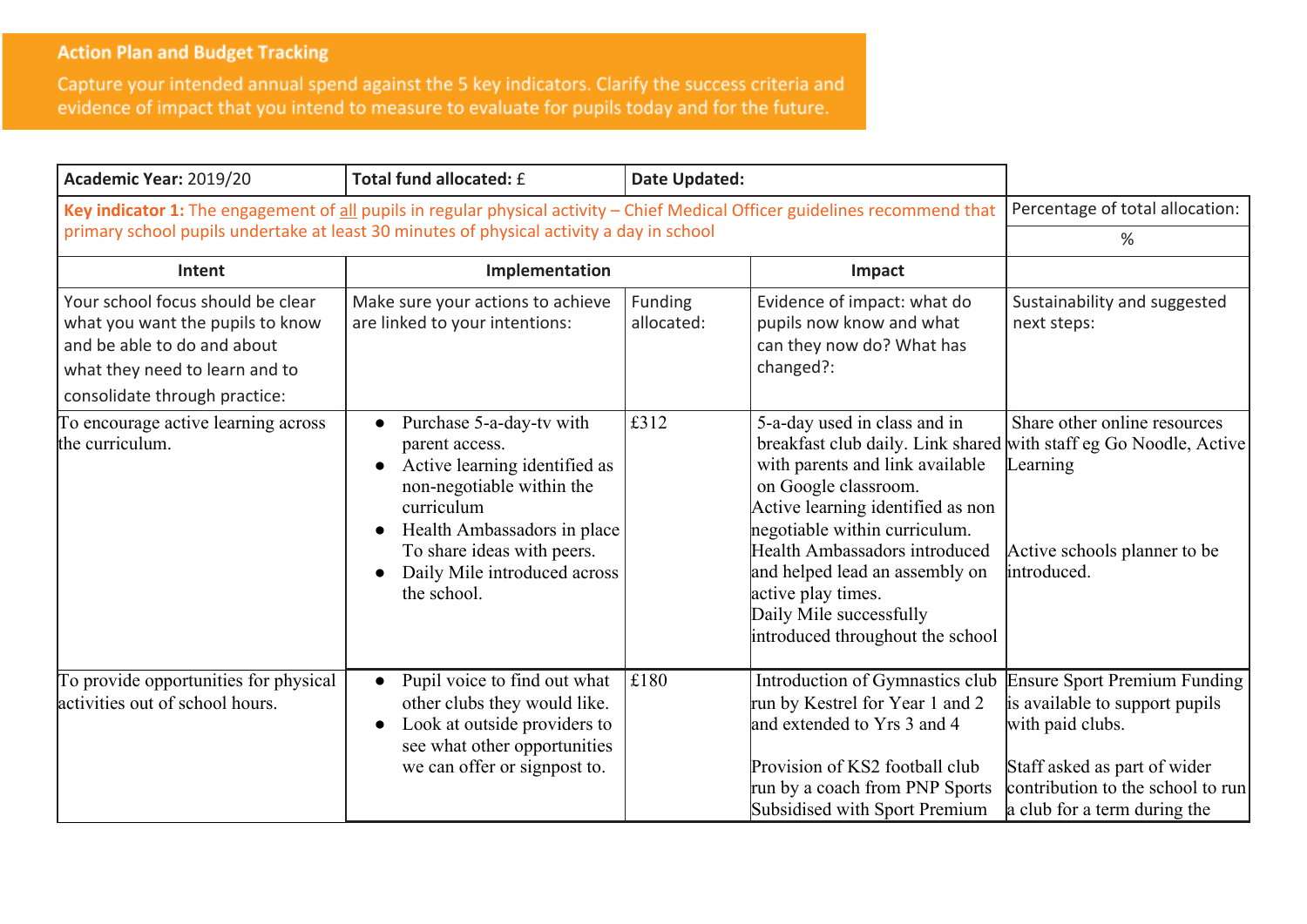|                                                                                                                              |                                                                                                                                                                                                                                                   |       | so minimum coast to parents.<br>Pupils from Yr 3 -6 were able to<br>access.<br>Data from Term 1 and 2 as clubs<br>were then affected by Covid:<br>There were 242 club places<br>during Terms 1 and 2. Of those<br>10% of pupils attending were PP<br>and 7% SEN.                                                                                                                                                                                                                                                                                                                                                          | school year.                                                                                                                                                                                                                   |
|------------------------------------------------------------------------------------------------------------------------------|---------------------------------------------------------------------------------------------------------------------------------------------------------------------------------------------------------------------------------------------------|-------|---------------------------------------------------------------------------------------------------------------------------------------------------------------------------------------------------------------------------------------------------------------------------------------------------------------------------------------------------------------------------------------------------------------------------------------------------------------------------------------------------------------------------------------------------------------------------------------------------------------------------|--------------------------------------------------------------------------------------------------------------------------------------------------------------------------------------------------------------------------------|
| To ensure there are sufficient<br>resources to allow pupils to be active<br>in PESS.                                         | Audit and top up resources<br>as necessary.<br>Equipment monitors in post.<br>Staff reminders about<br>looking after equipment.                                                                                                                   | £1260 | Additional balls and equipment<br>purchased to ensure adequate<br>stock to enable staff to deliver<br>high quality lessons.                                                                                                                                                                                                                                                                                                                                                                                                                                                                                               | Natural wear and tear of<br>equipment will mean some<br>additional spend each year.<br>Monitors and staff vigilance<br>will help maintain equipment.<br>Awareness of stock in regard to<br>Covid risk assessment.              |
| Pupils identify cycling as a healthy<br>way to enjoy leisure time. By the end<br>of KS1 most pupils can ride on 2<br>wheels. | Book cycle training for KS1<br>Level 1 Bikeability for Year<br>$\overline{\mathcal{L}}$<br>Level 2 Bikeability $-$<br>$\bullet$<br>subsidised with Sport<br>premium<br>Service of school fleet<br>Fix my bike sessions for<br>pupils and parents. | £2700 | EYFS - Pedal Free 60 pupils<br>participated and 47% (28) were able<br>to progress from a balance bike to a<br>pedal bike. The other pupils made<br>progress and will continue to<br>practise in the outside area. They<br>will be picked up again in Year 1 for<br>further training.<br>Year 1 and 2<br>41 Year 1 pupils had further training<br>following last year and 49% are now<br>riding on 2 wheels.<br>26 Year 2 pupils received training<br>and there are now only 7 pupils not<br>riding on 2 wheels.<br>Year 4 Bikeability Level 1:<br>43 pupils took the opportunity to do<br>their :Level 1 training and all | Staff have knowledge of the<br>strategies used so would be able<br>to lead some cycle training in<br>KS1<br>Update school fleet when funds<br>allow -regular service has<br>ensured most bikes are still<br>fully functioning. |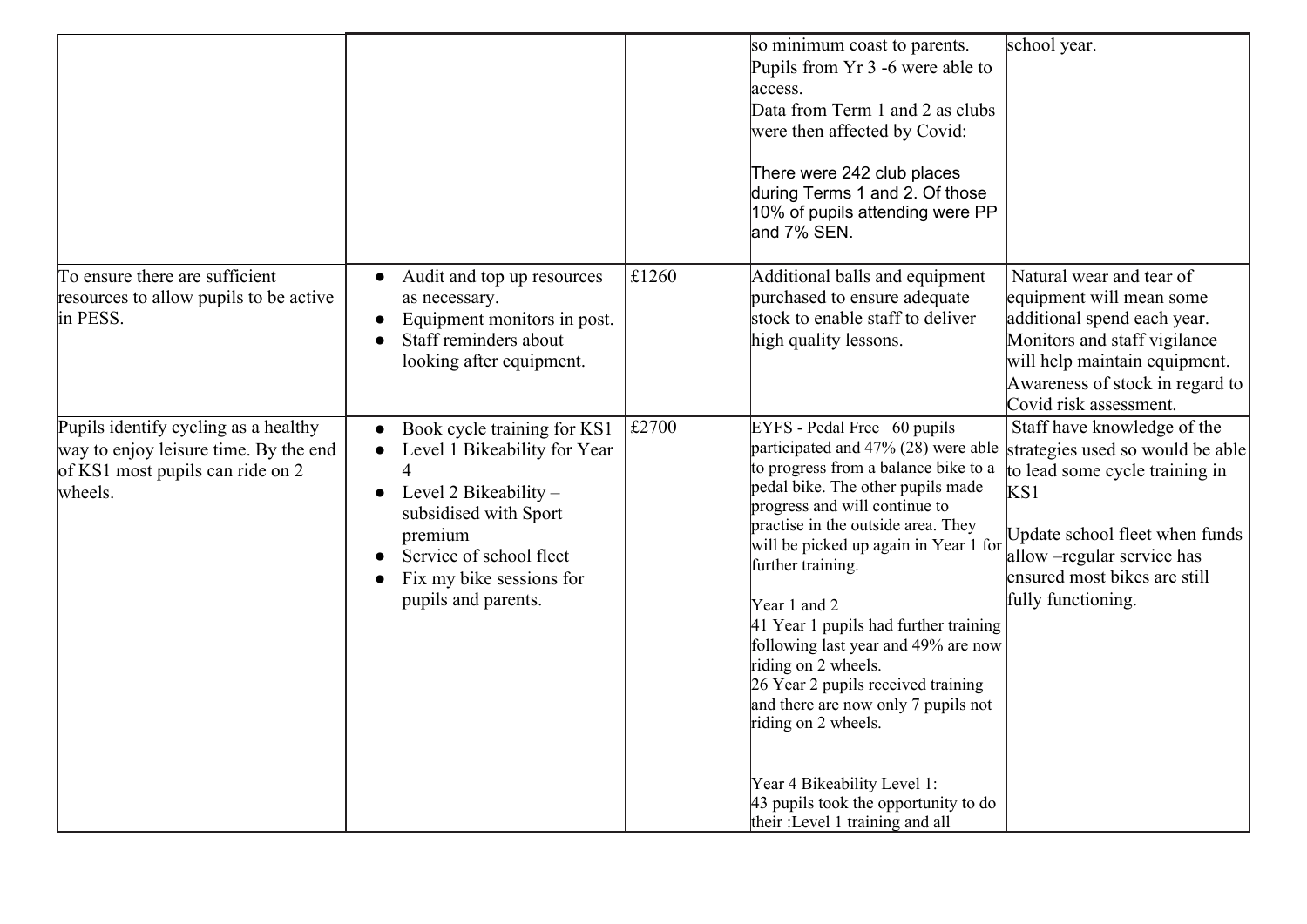|                                                                                                                                                                         |                                                                                                                                                                          |                       | received their certificates and<br>badges.<br>Year 6 Bikeability Level 2: 60 pupils<br>took this opportunity and received<br>their badge and certificate.<br>10 Year 5 and 6 pupils attended 'Fix<br>Your Bike 'training after school to<br>learn some basic bike mechanics.                                                                      |                                                                                                                                                                              |
|-------------------------------------------------------------------------------------------------------------------------------------------------------------------------|--------------------------------------------------------------------------------------------------------------------------------------------------------------------------|-----------------------|---------------------------------------------------------------------------------------------------------------------------------------------------------------------------------------------------------------------------------------------------------------------------------------------------------------------------------------------------|------------------------------------------------------------------------------------------------------------------------------------------------------------------------------|
| Key indicator 2: The profile of PESSPA being raised across the school as a tool for whole school improvement                                                            |                                                                                                                                                                          |                       |                                                                                                                                                                                                                                                                                                                                                   | Percentage of total allocation:                                                                                                                                              |
|                                                                                                                                                                         |                                                                                                                                                                          |                       |                                                                                                                                                                                                                                                                                                                                                   | ℅                                                                                                                                                                            |
| Intent                                                                                                                                                                  | Implementation                                                                                                                                                           |                       | Impact                                                                                                                                                                                                                                                                                                                                            |                                                                                                                                                                              |
| Your school focus should be clear<br>what you want the pupils to know<br>and be able to do and about<br>what they need to learn and to<br>consolidate through practice: | Make sure your actions to achieve<br>are linked to your intentions:                                                                                                      | Funding<br>allocated: | Evidence of impact: what do<br>pupils now know and what<br>can they now do? What has<br>changed?:                                                                                                                                                                                                                                                 | Sustainability and suggested<br>next steps:                                                                                                                                  |
| Provide responsibilities for Year 6<br>pupils that develop independence and<br>skills that will help with secondary<br>transition.                                      | Year 6 responsibilities<br>$\bullet$<br>awarded and pupils in post.<br>Health Ambassadors elected<br>$\bullet$<br>and ready to support on the<br>playground.             | £50 badges            | Pupils in post and ready to take<br>on new challenges.<br>Health Ambassadors lead an<br>assembly on active play times.                                                                                                                                                                                                                            | Health Ambassador to lead a<br>Food campaign – Sugar with<br>display, assembly and message<br>for parents.<br>Sports Captains to help run a<br>Mile a Day event for parents. |
| Monthly newsletter updates to raise<br>the profile of PESS in school.                                                                                                   | Class achievement boards<br>Identification of Gifts and<br>talents in PESS<br>Event reports in assembly<br>Monthly PESS updates and<br>$\bullet$<br>competition reports. |                       | Monthly newsletters show the<br>profile of PESS is high. Interests<br>and talents shared on<br>achievement boards and in<br>assemblies. PESS board in the<br>corridor update with photographs.<br>School App and Facebook<br>updated with PESS events.<br>EYFS Physical Activity and Fruit Develop 'Fun and Fruit' parent<br>session with parents | Develop parental engagement<br>in PESS activities.<br>Continue monthly newsletter<br>session earlier in the year.                                                            |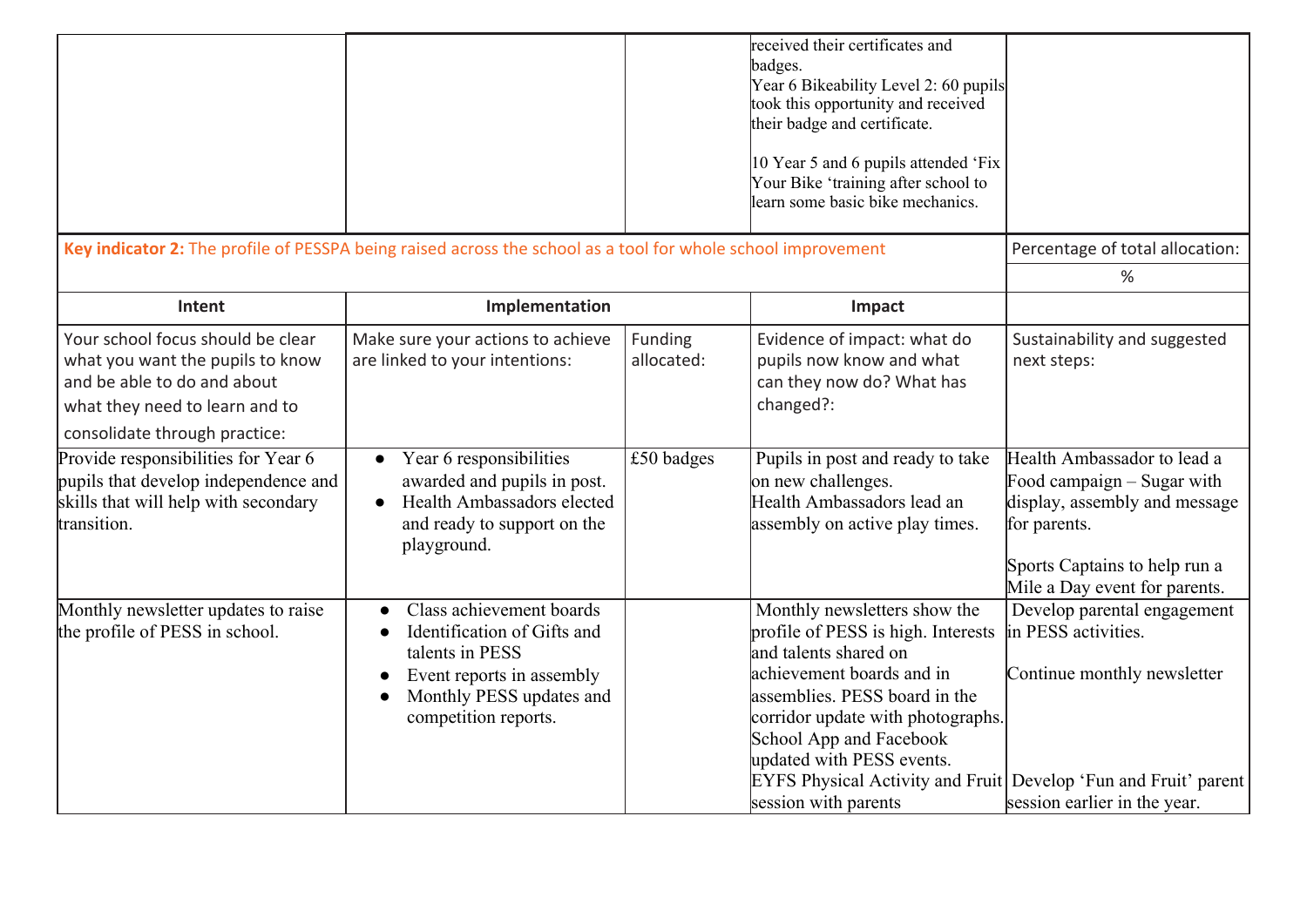| To encourage healthy travel to and                            | Scooter pods installed in                                                                                                                                                                                | £1647 | Scooter pods in place and used                                                                                                                                                                                           | Further Scooter pods if                                     |
|---------------------------------------------------------------|----------------------------------------------------------------------------------------------------------------------------------------------------------------------------------------------------------|-------|--------------------------------------------------------------------------------------------------------------------------------------------------------------------------------------------------------------------------|-------------------------------------------------------------|
| from school                                                   | KS1 and 2 playgrounds                                                                                                                                                                                    |       | briefly prior to Covid.                                                                                                                                                                                                  | necessary to be purchased.                                  |
| Ensure playtime activities promote<br>being physically active | Playground zones identified<br>Timetable for activities<br>$\bullet$<br>shared with staff and pupils<br>Supervision of activities<br>$\bullet$<br>clear.<br>Check equipment is<br>$\bullet$<br>available |       | Playground zones and activities<br>set up in Term 1 and shared with Ambassadors to lead activities<br>staff and pupils.<br>TAs to supervise football/<br>basketball games at break times<br>to ensure fair play for all. | Use Sports Captains and Health<br>at breaks and lunch time. |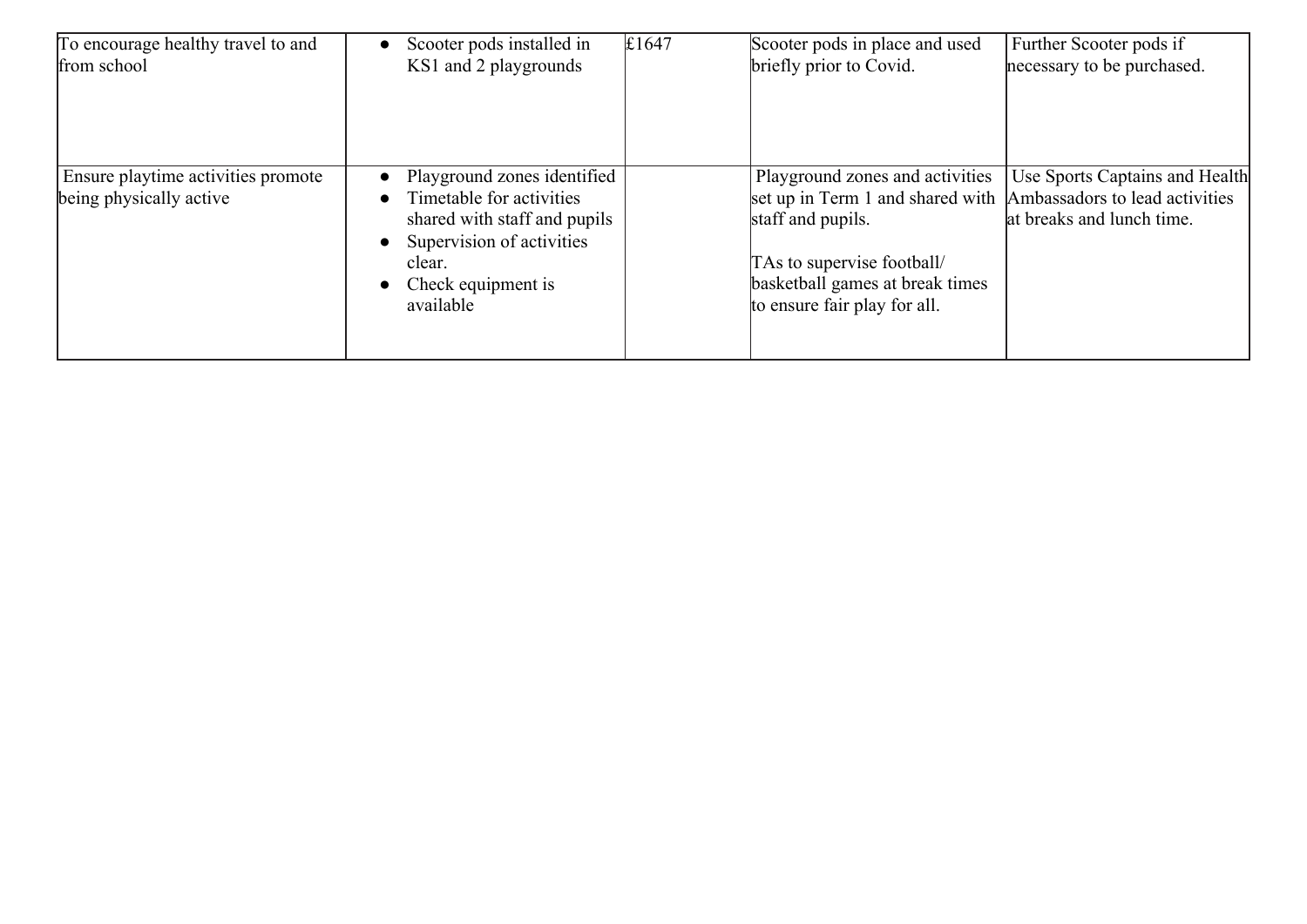|                                                                                                                                                                                                                                                                                                                                                                                       |                       |                                                                                                                                                                                                                                                                                                                                                                                                                                                                                                                                                           | Percentage of total allocation:                                                                                                                                                                                                                                                                                                                 |
|---------------------------------------------------------------------------------------------------------------------------------------------------------------------------------------------------------------------------------------------------------------------------------------------------------------------------------------------------------------------------------------|-----------------------|-----------------------------------------------------------------------------------------------------------------------------------------------------------------------------------------------------------------------------------------------------------------------------------------------------------------------------------------------------------------------------------------------------------------------------------------------------------------------------------------------------------------------------------------------------------|-------------------------------------------------------------------------------------------------------------------------------------------------------------------------------------------------------------------------------------------------------------------------------------------------------------------------------------------------|
|                                                                                                                                                                                                                                                                                                                                                                                       |                       |                                                                                                                                                                                                                                                                                                                                                                                                                                                                                                                                                           | %                                                                                                                                                                                                                                                                                                                                               |
| Implementation                                                                                                                                                                                                                                                                                                                                                                        |                       | Impact                                                                                                                                                                                                                                                                                                                                                                                                                                                                                                                                                    |                                                                                                                                                                                                                                                                                                                                                 |
| Make sure your actions to<br>achieve are linked to your<br>intentions:                                                                                                                                                                                                                                                                                                                | Funding<br>allocated: | Evidence of impact: what do<br>pupils now know and what<br>can they now do? What has<br>changed?:                                                                                                                                                                                                                                                                                                                                                                                                                                                         | Sustainability and suggested<br>next steps:                                                                                                                                                                                                                                                                                                     |
| PE conference for PE lead<br>Ease coach to work<br>alongside staff in<br>delivering lessons<br>Provide staff with a wide<br>range of resources to help<br>increase physical activity<br>across the curriculum.<br>Monitor skills and<br>progression of pupils<br>through assessment and<br>lesson observations.<br>Develop the tennis skills of<br>$\bullet$<br>pupils from Years 1-6 | £345<br>£3429         | PE conference attended and ideas<br>shared with staff and SLT.<br>Purchased Power of PE resources<br>to support staff planning<br>PE lead release to develop<br>provision throughout the school<br>and update ideas for outside and<br>active learning.<br>Ease coach worked with Year 6 in<br>terms 1 and $2 -$ Football and staff<br>were able to focus on developing<br>girls skills.<br>Year 2 in Terms 3 and 4 Handball,<br>Tag Rugby<br>Non-negotiable that staff take an<br>developed new ideas of their own.<br>Pupils enjoy the opportunities to | KS1 staff access some Ease<br>lessons.<br>Development of Gymnastics in<br>$KS2$ – progression of skills and<br>CPD where appropriate.<br>Look at skills progression and<br>curriculum coverage to identify<br>gaps.<br>Monitor active learning<br>through Active Schools Planner<br>Staff will have skills to<br>continue teaching tennis if we |
|                                                                                                                                                                                                                                                                                                                                                                                       |                       | £350<br>£200                                                                                                                                                                                                                                                                                                                                                                                                                                                                                                                                              | Key indicator 3: Increased confidence, knowledge and skills of all staff in teaching PE and sport<br>active part in lessons and have now can no longer pay for lessons.<br>work with the Sports coaches. No<br>Sessions in Terms 5 and 6 due to<br>Covid.                                                                                       |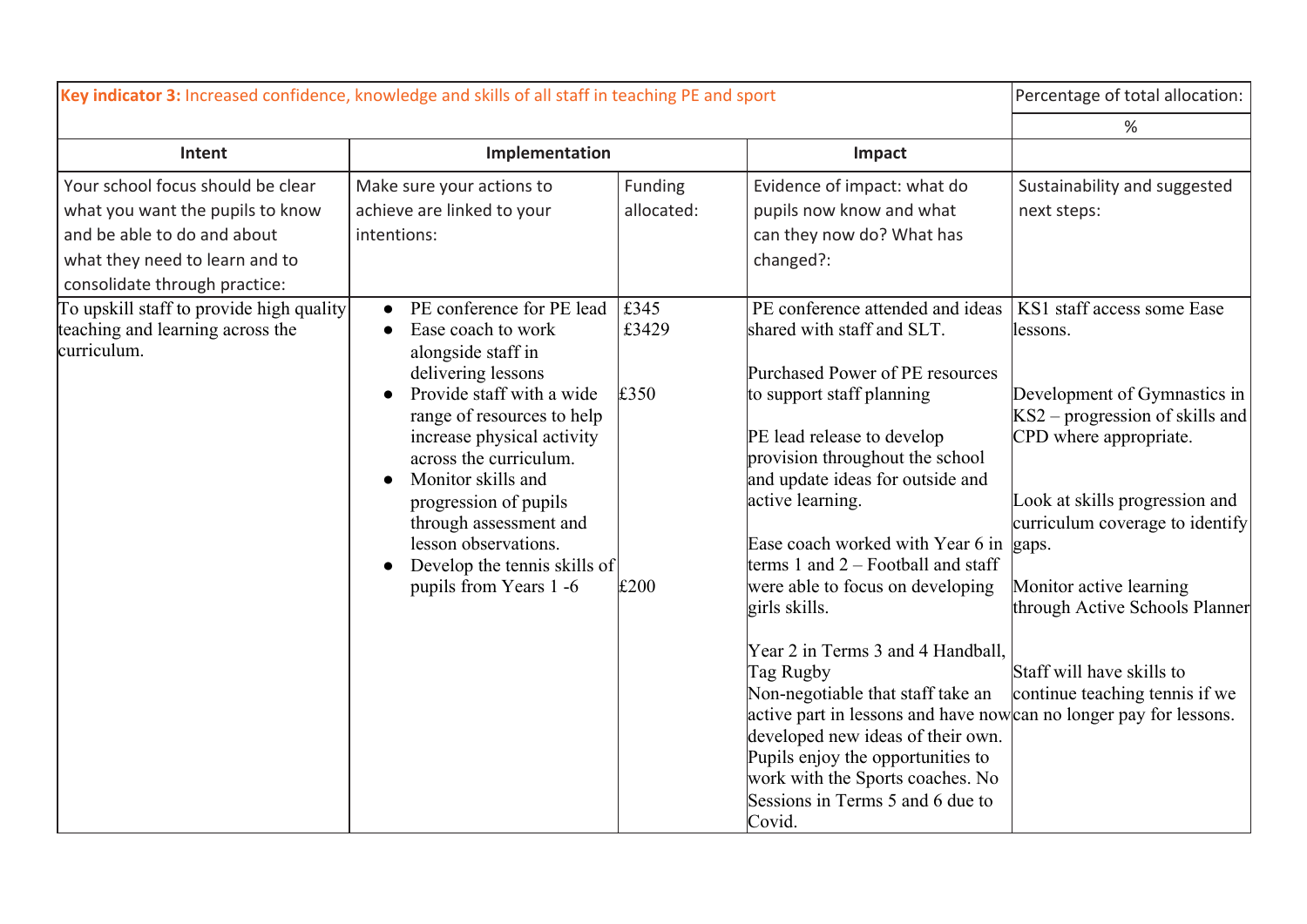| Key indicator 4: Broader experience of a range of sports and activities offered to all pupils                                                                           |                                                                                                                                                                                                                        |                                               | Tennis lessons from Years 1-6<br>have remained popular and pupils<br>with talent identified. Not all<br>pupils accessed sessions due to<br>Covid.                                                                                                                                                                                                 | Percentage of total allocation:                                                                                            |
|-------------------------------------------------------------------------------------------------------------------------------------------------------------------------|------------------------------------------------------------------------------------------------------------------------------------------------------------------------------------------------------------------------|-----------------------------------------------|---------------------------------------------------------------------------------------------------------------------------------------------------------------------------------------------------------------------------------------------------------------------------------------------------------------------------------------------------|----------------------------------------------------------------------------------------------------------------------------|
|                                                                                                                                                                         |                                                                                                                                                                                                                        |                                               |                                                                                                                                                                                                                                                                                                                                                   | %                                                                                                                          |
| Intent                                                                                                                                                                  | Implementation                                                                                                                                                                                                         |                                               | Impact                                                                                                                                                                                                                                                                                                                                            |                                                                                                                            |
| Your school focus should be clear<br>what you want the pupils to know<br>and be able to do and about<br>what they need to learn and to<br>consolidate through practice: | Make sure your actions to<br>achieve are linked to your<br>intentions:                                                                                                                                                 | Funding<br>allocated:                         | Evidence of impact: what do<br>pupils now know and what<br>can they now do? What has<br>changed?:                                                                                                                                                                                                                                                 | Sustainability and suggested<br>next steps:                                                                                |
| To engage pupils with outdoor<br>learning through Forest School<br>Activities.                                                                                          | Forest school sessions<br>booked through Onodrim.<br>Further develop outdoor<br>$\bullet$<br>learning opportunities<br>across the curriculum.<br>Staff use forest school<br>ideas in other areas of the<br>curriculum. | £5000                                         | Sessions for Year 1, 2, 3, 5 and 6<br>this year covered a wide range of<br>skills. Staff member always<br>attends with provider to learn new<br>ideas.<br>Outdoor learning across the<br>curriculum tracked on google doc.<br>Pupils display high levels of<br>engagement and enjoyment in<br>sessions and feedback from parents<br>is also good. | Staff to plan outdoor learning<br>weekly across the curriculum<br>as a non negotiable.                                     |
| To engage pupils in new physical<br>activities in and out of the<br>curriculum.                                                                                         | Table tennis tables for<br>$\bullet$<br>active break times.<br>Daily Mile rolled out across<br>$\bullet$<br>the school<br>Firefight Fit Kids<br>$\bullet$                                                              | £500<br>£1300 kindly<br>donated by<br>Friends | Table tennis tables have proved<br>popular with pupils now have 4.<br>Daily Mile relaunched and<br>competition travelling around<br>Europe. Playground and Field<br>route available                                                                                                                                                               | Pupil voice to find other<br>activities pupils may enjoy.<br>Ask Friends Association to<br>purchase other activity tables. |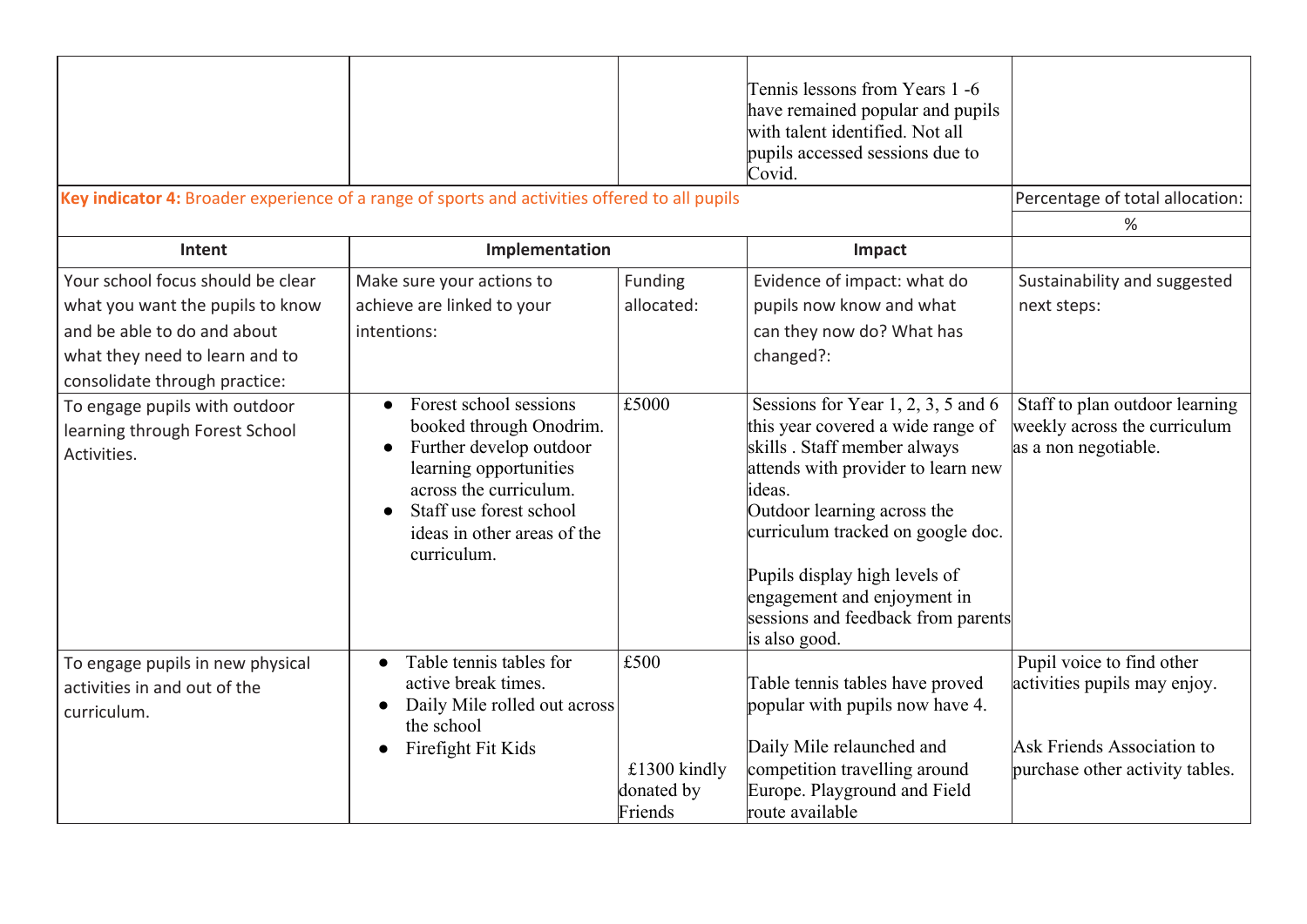| Association | Fire Fighter Fit Kids booked for                            | Postponed due to Covid – to |
|-------------|-------------------------------------------------------------|-----------------------------|
|             | $18th$ May. Class sessions and portal rebook for next year. |                             |
|             | access for class and home use.                              |                             |
|             |                                                             |                             |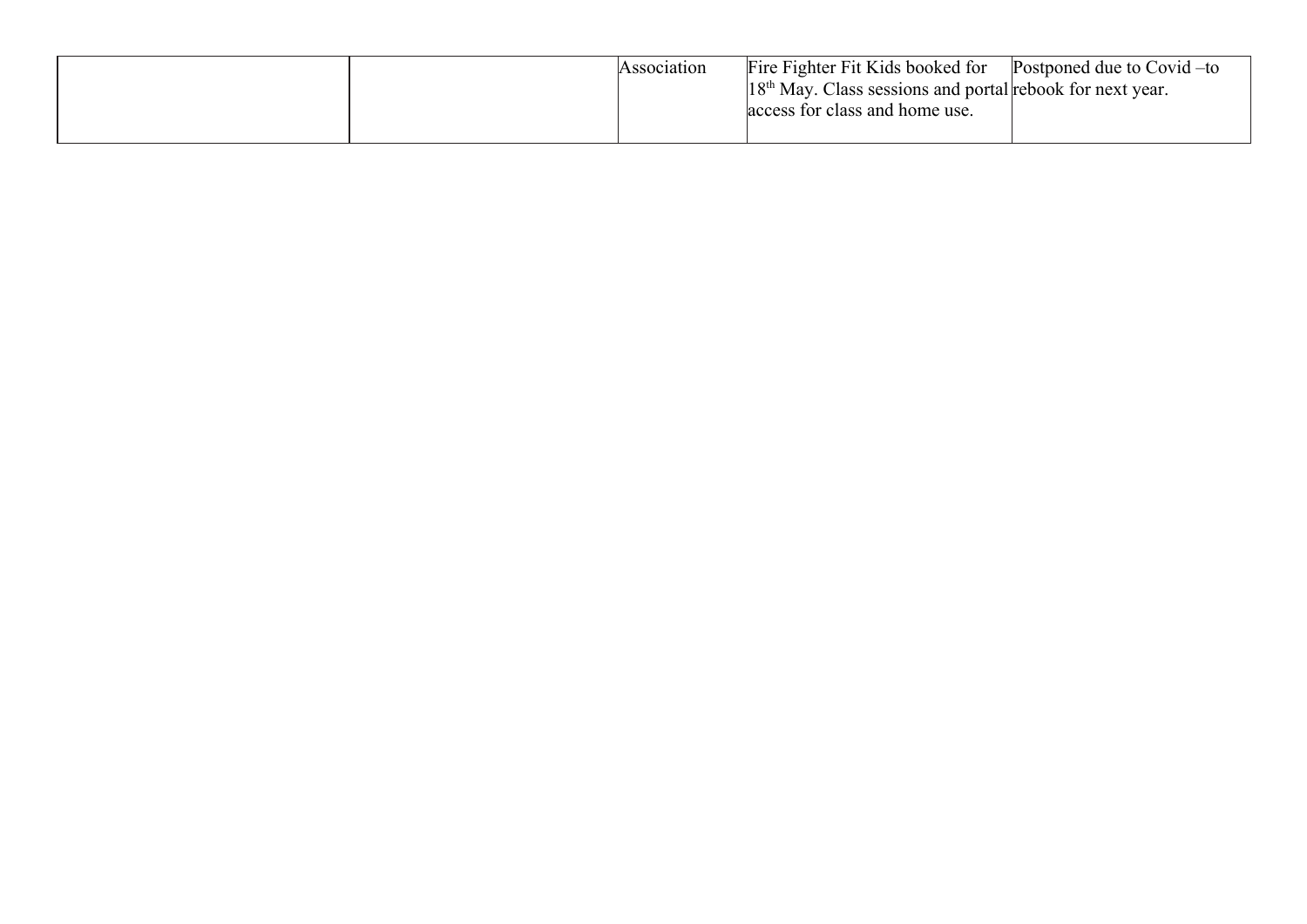| Key indicator 5: Increased participation in competitive sport                                                                                                           |                                                                                                                                                                                                                                        |                       |                                                                                                                                                                                                                                                                                         | Percentage of total allocation:                                                                        |
|-------------------------------------------------------------------------------------------------------------------------------------------------------------------------|----------------------------------------------------------------------------------------------------------------------------------------------------------------------------------------------------------------------------------------|-----------------------|-----------------------------------------------------------------------------------------------------------------------------------------------------------------------------------------------------------------------------------------------------------------------------------------|--------------------------------------------------------------------------------------------------------|
|                                                                                                                                                                         |                                                                                                                                                                                                                                        |                       |                                                                                                                                                                                                                                                                                         | %                                                                                                      |
| Intent                                                                                                                                                                  | Implementation                                                                                                                                                                                                                         |                       | Impact                                                                                                                                                                                                                                                                                  |                                                                                                        |
| Your school focus should be clear<br>what you want the pupils to know<br>and be able to do and about<br>what they need to learn and to<br>consolidate through practice: | Make sure your actions to<br>achieve are linked to your<br>intentions:                                                                                                                                                                 | Funding<br>allocated: | Evidence of impact: what do<br>pupils now know and what<br>can they now do? What has<br>changed?:                                                                                                                                                                                       | Sustainability and suggested<br>next steps:                                                            |
| To access a wide range of school<br>games competitions                                                                                                                  | Purchase competition<br>$\bullet$<br>package for School Games<br>Support ADPSSA for local<br>$\bullet$<br>competitions                                                                                                                 | £700<br>£65           | Competition package purchased<br>and competition calendar<br>available.                                                                                                                                                                                                                 | Apply for School Games Mark                                                                            |
| Enable pupils to attend competitions<br>during the school day.                                                                                                          | Release teacher to attend<br>competitions<br>Transport to competitions<br>$\bullet$                                                                                                                                                    | £180<br>£200          | Teacher released for competitions<br>in school time and transport to<br>competitions allowing additional<br>competition entries.                                                                                                                                                        |                                                                                                        |
| Encourage more pupils to participate<br>in intra and inter school competitions.                                                                                         | Identify events on school<br>$\bullet$<br>calendar<br>Encourage sign up from<br>$\bullet$<br>pupils<br>Intra competitions run by<br>sports captains<br>Monitor competition data.<br>Subsidise competition<br>entries for cross country | $\vert$ £150          | <b>Terms 1 and 2</b><br>There were 61 competition places<br>during Terms 1 and 2 in inter<br>school events the following events:<br>Cross Country - local X 4 -<br>Improved top 10 finishes in all<br>events and Medals for top 3 for<br>Aki and Oscar. Team trophy for<br>Year 4 boys. | Continue competition entries<br>and celebrate in monthly<br>newsletter.<br>Apply for School Games Mark |